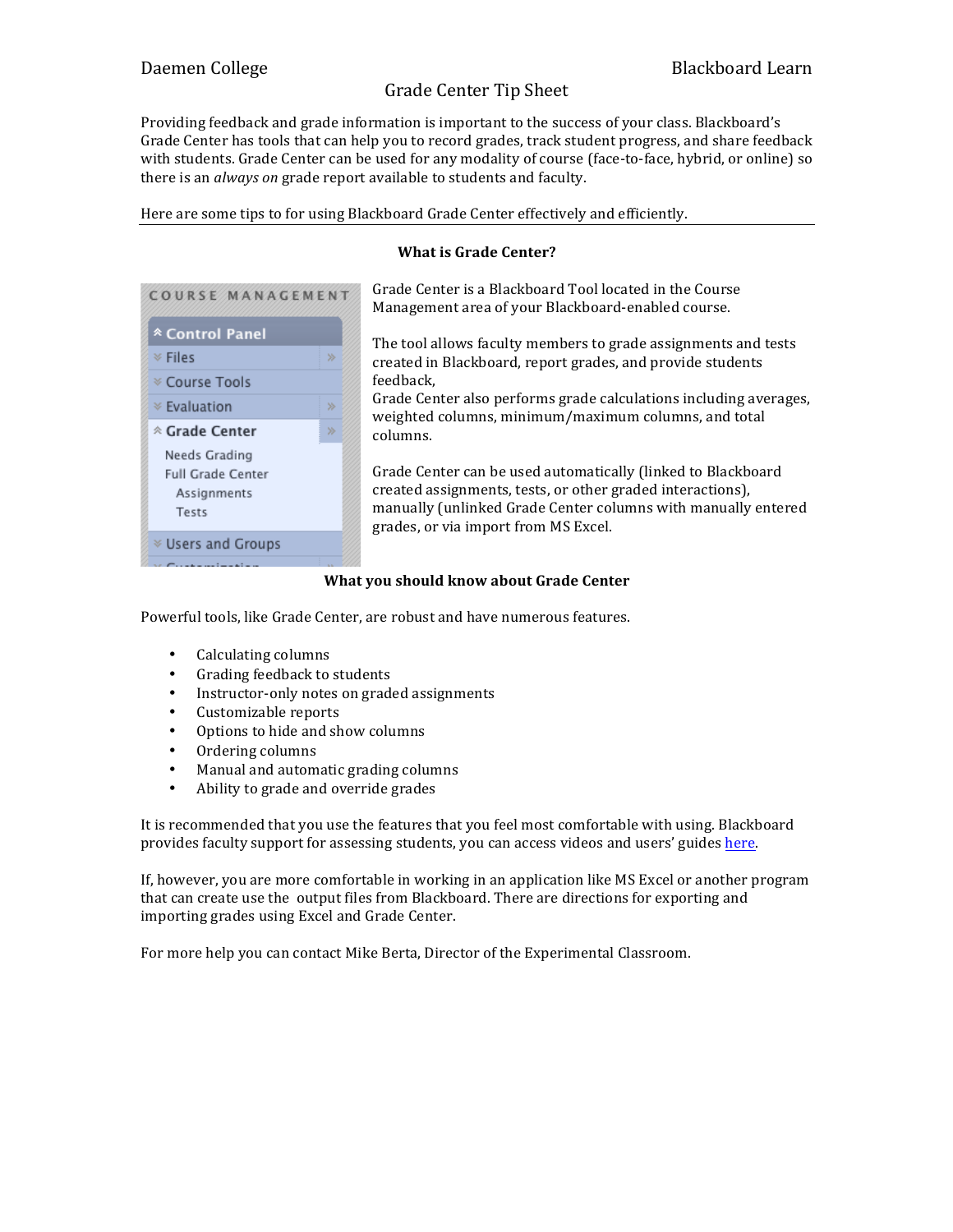## **Grade Center Calculations**

Grade Center offers some calculation tools and columns to assist your grading. It is important to use these columns as Blackboard has designed them so your grades are reported to students and the Registrar correctly.

Here is a breakdown of the calculated columns and how they work in Grade Center.

| <b>Calculated Column</b>  | <b>Definition</b>                                                                                                                                                                                                                                           | <b>How it Works</b>                                                                                                                                                                                                                                                                                              |
|---------------------------|-------------------------------------------------------------------------------------------------------------------------------------------------------------------------------------------------------------------------------------------------------------|------------------------------------------------------------------------------------------------------------------------------------------------------------------------------------------------------------------------------------------------------------------------------------------------------------------|
| Average                   | Creates a total average column<br>for all graded columns                                                                                                                                                                                                    | Creates an average of averages where<br>each graded column is an average of<br>the points earned $\div$ total points for that<br>assignment. Then the Average column<br>averages those averages together. This<br>can provide an unexpected output.<br><b>NOT</b> a earned points $\div$ total points<br>average |
| Weighted Column           | A weighted column is a<br>calculated column that displays<br>the calculated result of<br>quantities and their respective<br>percentages. A Weighted Grade<br>can be displayed as a column in<br>the Grade Center.                                           | Creates a weighted scores column<br>created from a faculty member selected<br>group of grade columns. The faculty<br>member can specify the weights<br>assigned to each individual column in<br>the group. The weighted column<br>performs the calculation and is figured<br>into the Total Column.              |
| Minimum/Maximum<br>Column | A Minimum/Maximum Column<br>calculates either the minimum<br>or maximum grade for a<br>selected number of Columns.<br>Columns with text as the<br>primary display cannot be<br>displayed as a minimum or<br>maximum grade                                   | This is a "best of" calculation. The<br>faculty member can create this column<br>and select which of the grade columns<br>from the course are to figure into the<br>min/max calculation.                                                                                                                         |
| <b>Total Column</b>       | A Total Column calculates the<br>total points for a number of<br>Columns related to the total<br>number of points allowed. Total<br>Columns are useful for<br>generating a final score.<br>Columns with text as the<br>primary display cannot be<br>totaled | This column takes the total points<br>graded in the Grade Center and adds<br>the points together. Faculty can specify<br>what type of output is needed (score,<br>percentage, etc).<br>Selecting Percentage will give you an<br>earned points $\div$ total points calculation.                                   |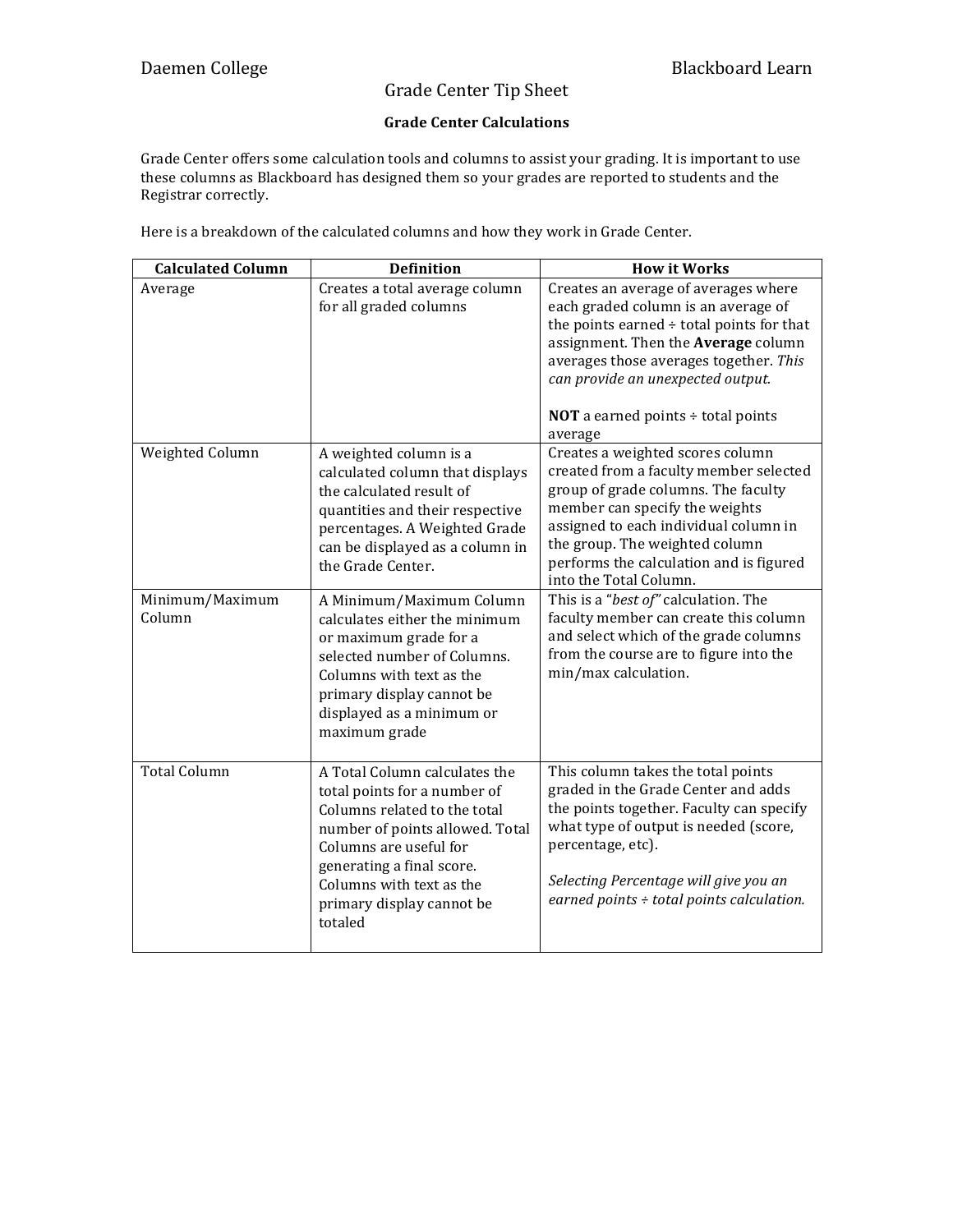### **Exporting Grade Center Scores to Excel**

As a faculty member, you might be checking your Blackboard entered grades or archiving class grades using MS Excel. With a few options available, here is the most accurate method to get the Blackboard Grade Center grades to MS Excel.

1. Access your course and the Full Grade Center screen.



2. On the far right of the screen select the "Work Offline" down arrow option.



- 3. Choose the Download option
- 4. Set any options you prefer or leave as the default and press SUBMIT
- 5. Select Download



- 6. Follow the prompts to save or open the file in MS Excel.
	-